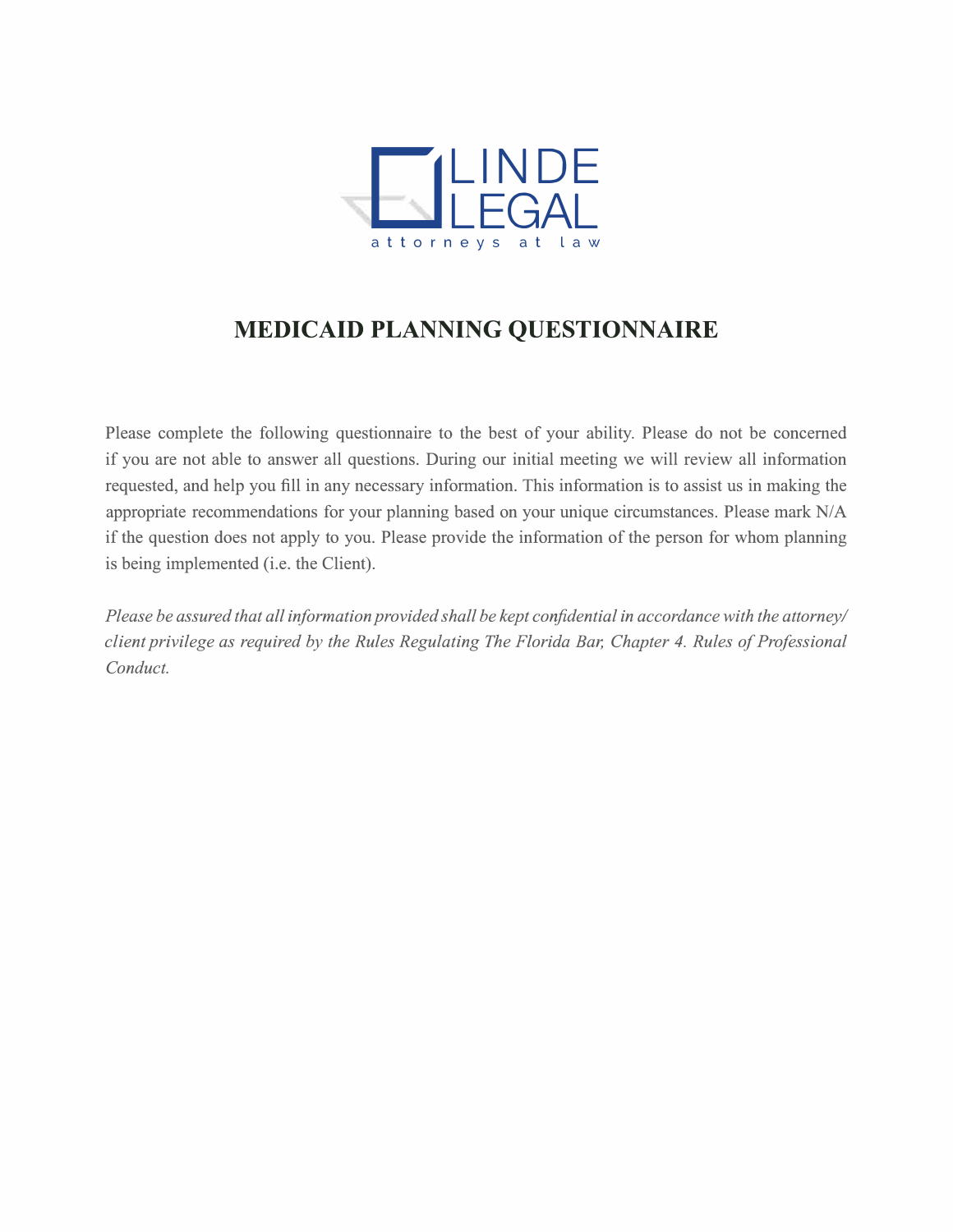# **A. PERSONAL DATA**

### **APPLICANT**

| <b>NAME</b>                             |                                                                                                                       |           |                                                                                                           |                                                                                                                       |  |
|-----------------------------------------|-----------------------------------------------------------------------------------------------------------------------|-----------|-----------------------------------------------------------------------------------------------------------|-----------------------------------------------------------------------------------------------------------------------|--|
| <b>HOME ADDRESS/</b><br><b>FACILITY</b> |                                                                                                                       |           |                                                                                                           | <u> 1989 - Johann Stoff, deutscher Stoff, der Stoff, der Stoff, der Stoff, der Stoff, der Stoff, der Stoff, der S</u> |  |
| <b>TELEPHONE</b>                        |                                                                                                                       |           |                                                                                                           | <u> 1989 - Johann Stoff, amerikansk politiker (* 1908)</u>                                                            |  |
| <b>E-MAIL ADDRESS</b>                   |                                                                                                                       |           | <u> 1989 - Johann John Stone, markin sanat masjid asl nashrida asl nashrida asl nashrida asl nashrida</u> |                                                                                                                       |  |
| <b>BIRTHDATE</b>                        |                                                                                                                       |           |                                                                                                           |                                                                                                                       |  |
| <b>PLACE OF BIRTH</b>                   | <u> 1989 - Johann Stoff, deutscher Stoff, der Stoff, der Stoff, der Stoff, der Stoff, der Stoff, der Stoff, der S</u> |           |                                                                                                           |                                                                                                                       |  |
| <b>SOCIAL SECURITY</b><br><b>NUMBER</b> |                                                                                                                       |           |                                                                                                           |                                                                                                                       |  |
| <b>U.S. CITIZEN</b>                     | <b>YES</b>                                                                                                            | $\Box$ NO |                                                                                                           |                                                                                                                       |  |
| <b>VETERAN</b>                          | <b>YES</b>                                                                                                            | <b>NO</b> |                                                                                                           |                                                                                                                       |  |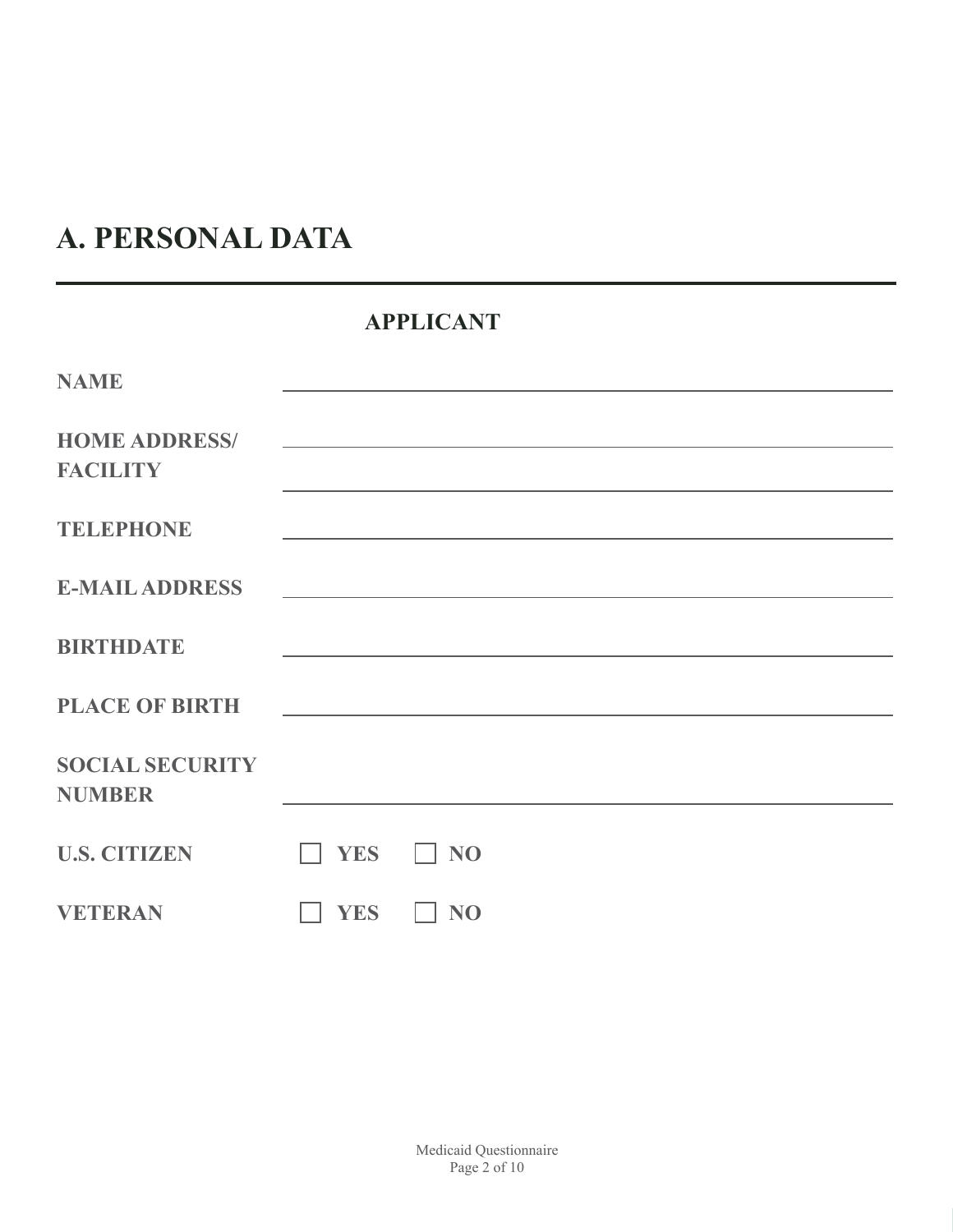# **B. MEDICAL INFORMATION OF APPLICANT**

| Name of Facility:                                                                   |
|-------------------------------------------------------------------------------------|
|                                                                                     |
|                                                                                     |
| Date of Admission:<br><u> 1989 - Andrea Station, Amerikaansk politiker († 1908)</u> |
| Was placement into facility after hospital stay: _______________________________    |
|                                                                                     |

### **C. FAMILY MEMBERS**

| Name:            |  |  |
|------------------|--|--|
|                  |  |  |
|                  |  |  |
|                  |  |  |
|                  |  |  |
|                  |  |  |
|                  |  |  |
|                  |  |  |
|                  |  |  |
|                  |  |  |
|                  |  |  |
|                  |  |  |
|                  |  |  |
|                  |  |  |
|                  |  |  |
| Phone Number(s): |  |  |
|                  |  |  |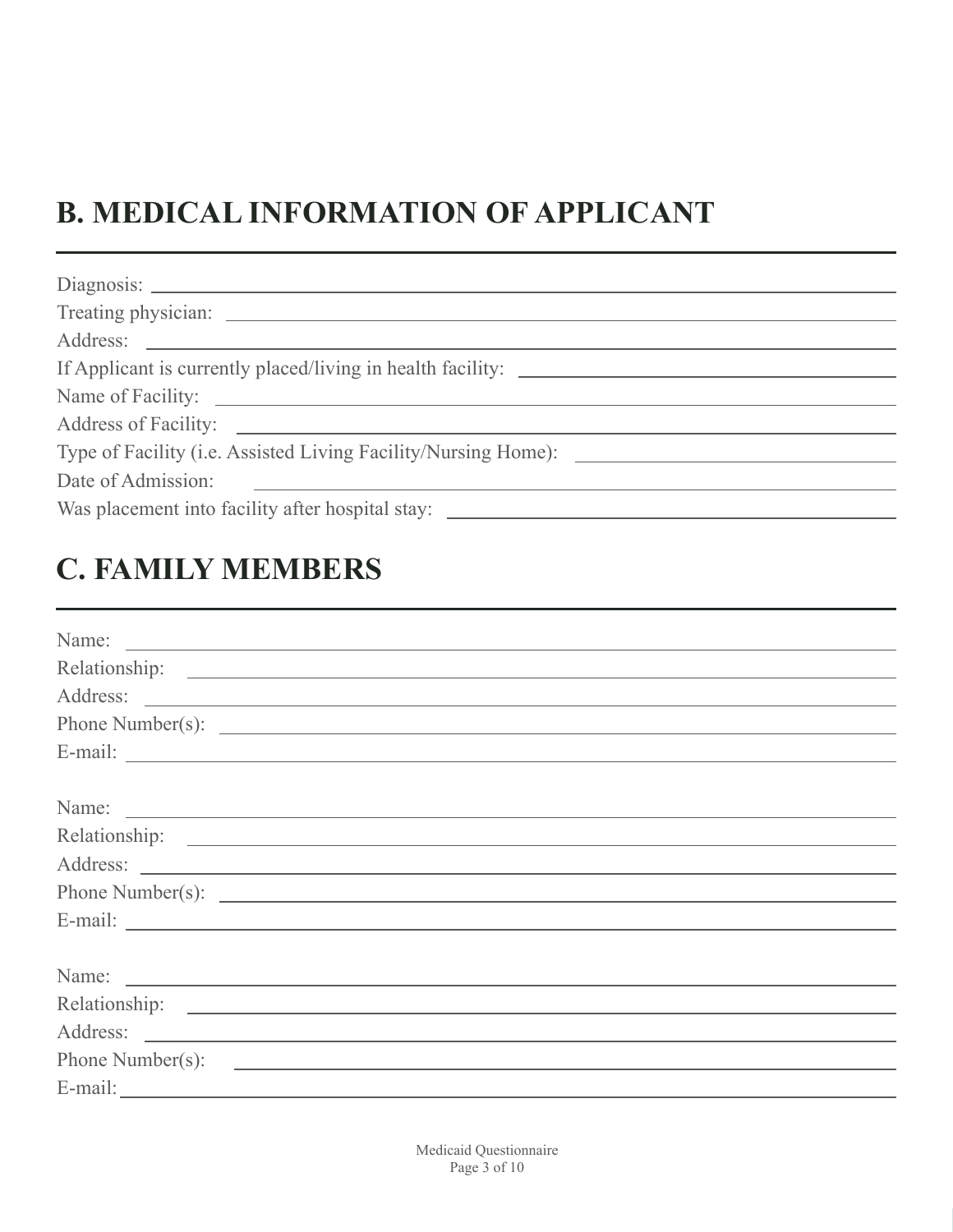| Name:            |  |  |
|------------------|--|--|
| Relationship:    |  |  |
| Address:         |  |  |
| Phone Number(s): |  |  |
| E-mail:          |  |  |

## **D. MONTHLY INCOME FOR APPLICANT**

**INCOME SOCIAL SECURITY STOCK(S)/DIVIDENDS PENSION(S) SOURCE, AMOUNT, & BENEFICIARY, IF APPLICABLE APPLICANT**

*Please provide the monthly income the Applicant is receiving.*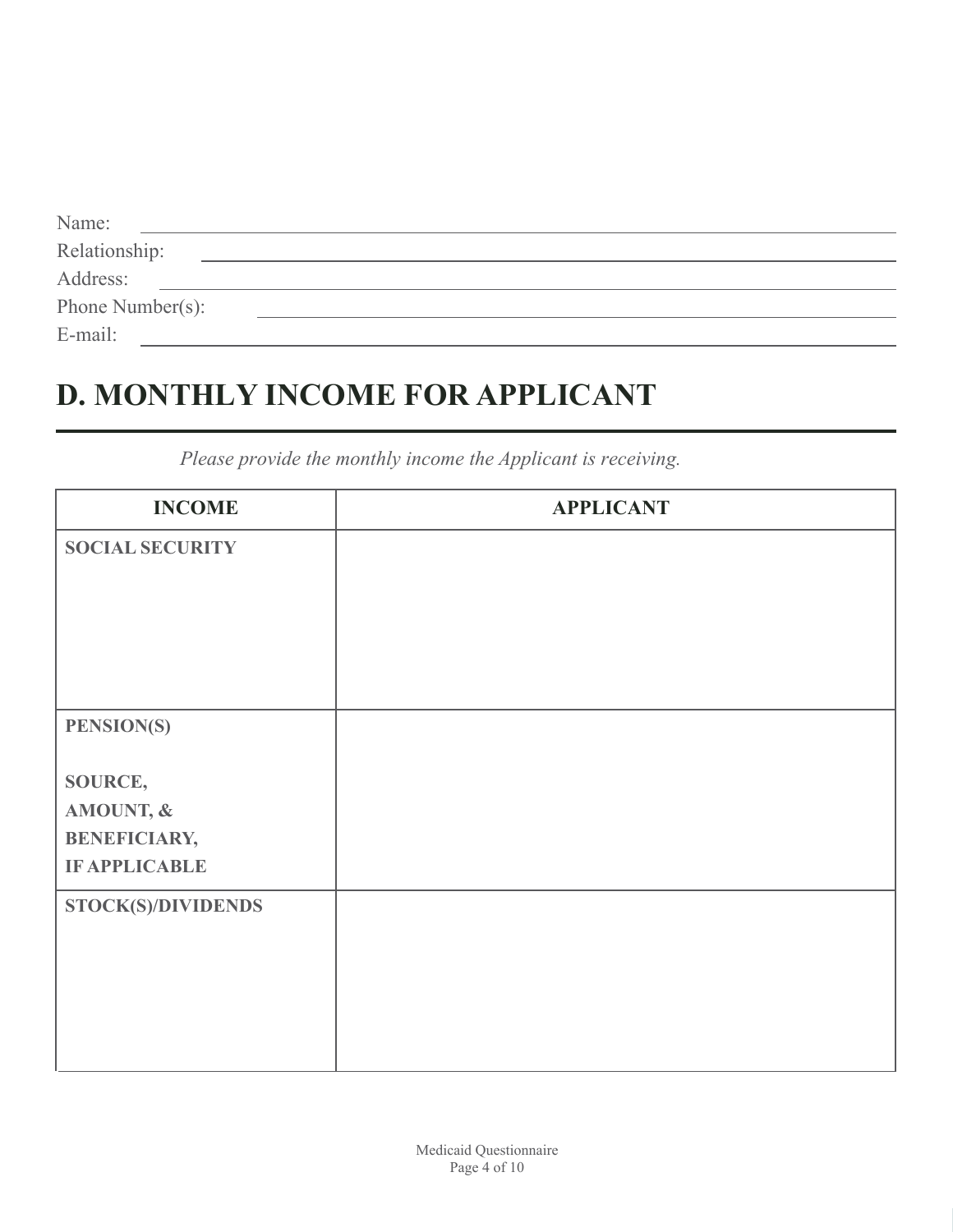| <b>BOND(S)</b>                                                               |  |
|------------------------------------------------------------------------------|--|
|                                                                              |  |
|                                                                              |  |
|                                                                              |  |
|                                                                              |  |
| CD(S)                                                                        |  |
|                                                                              |  |
|                                                                              |  |
|                                                                              |  |
|                                                                              |  |
| <b>ANNUITY(IES)</b>                                                          |  |
| <b>SOURCE,</b>                                                               |  |
| AMOUNT, &                                                                    |  |
| <b>MANDATORY</b>                                                             |  |
| <b>MINIMUM</b>                                                               |  |
| <b>REQUIREMENT</b>                                                           |  |
| <b>RENTAL INCOME</b>                                                         |  |
|                                                                              |  |
|                                                                              |  |
|                                                                              |  |
|                                                                              |  |
| <b>OTHER INCOME</b><br>(ChildSupport, Unemployment,<br>$401K$ , Gifts, etc.) |  |
|                                                                              |  |
|                                                                              |  |
|                                                                              |  |
|                                                                              |  |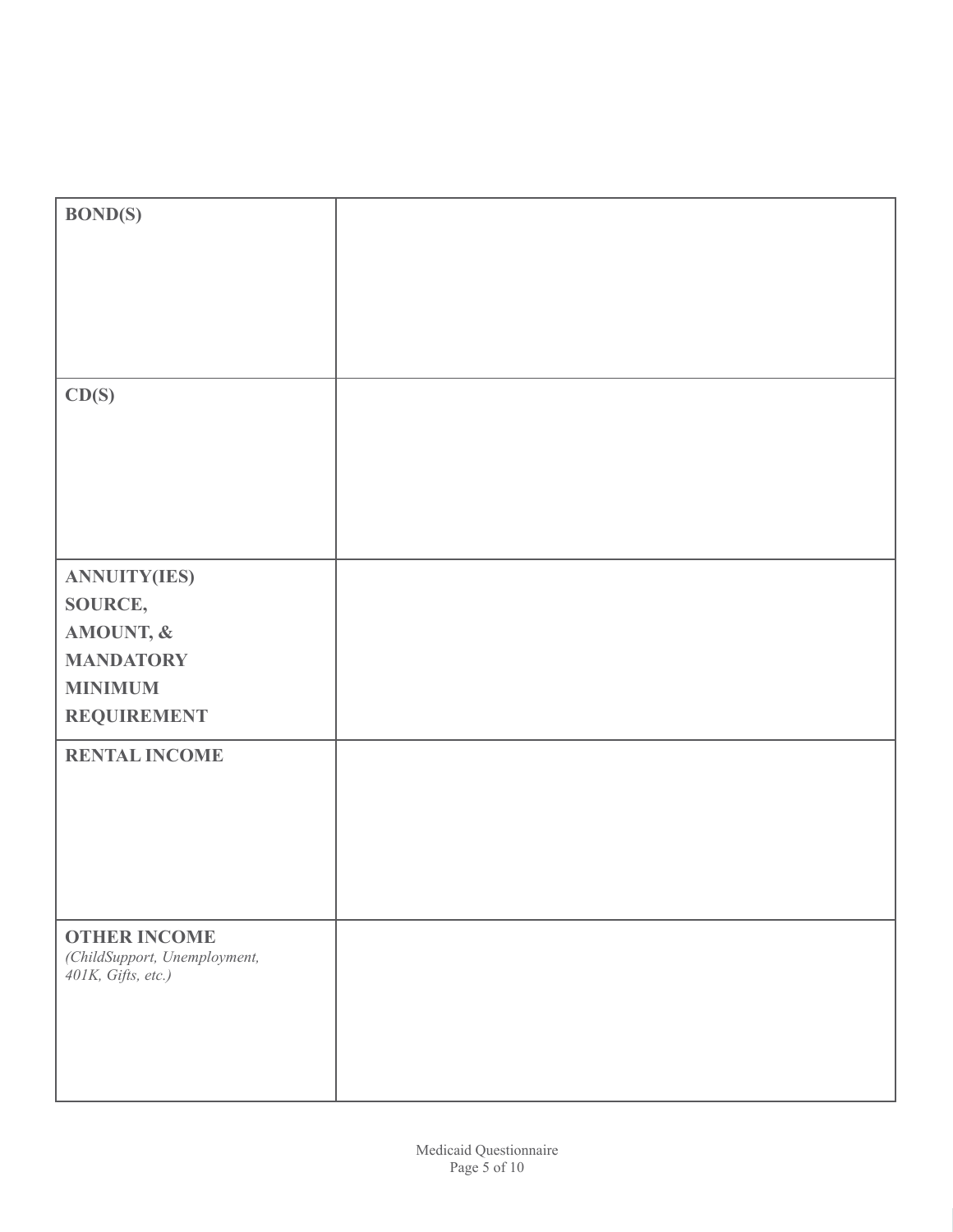## **E. ASSETS FOR APPLICANT**

| <b>ASSET</b>         | <b>APPLICANT</b> | <b>JOINT ACCOUNTS</b> |
|----------------------|------------------|-----------------------|
| <b>BANK ACCOUNTS</b> |                  |                       |
| <b>CHECKING</b>      |                  |                       |
| <b>SAVINGS</b>       |                  |                       |
| STOCK(S)             |                  |                       |
|                      |                  |                       |
| <b>BOND(S)</b>       |                  |                       |
| CD(S)                |                  |                       |
| <b>MUTUAL FUNDS</b>  |                  |                       |
| <b>ANNUITY(IES)</b>  |                  |                       |
| <b>IRAACCOUNT(S)</b> |                  |                       |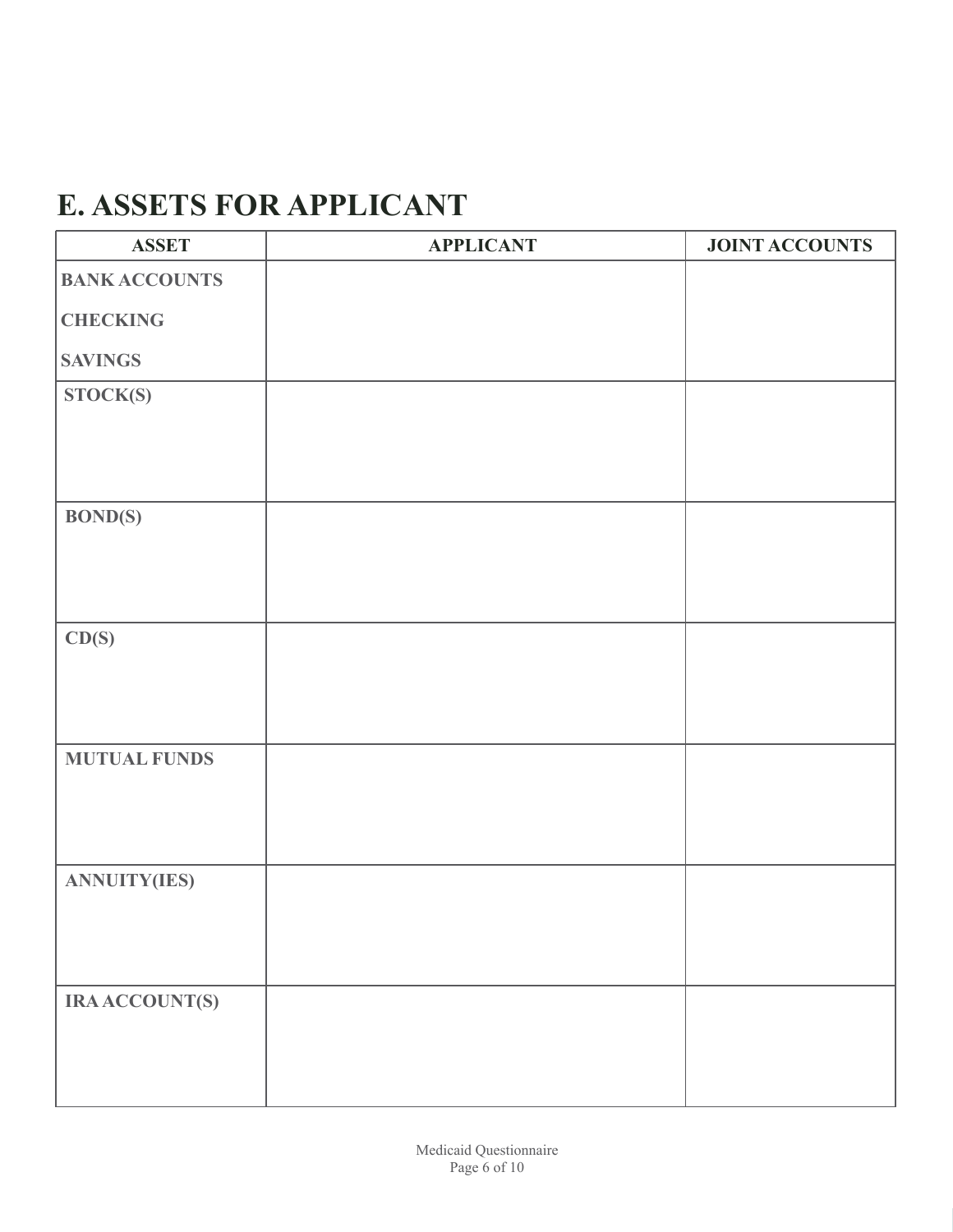## **F. REAL ESTATE**

### **i. HOMESTEAD**

| Value of Home:                 |                                     |  |
|--------------------------------|-------------------------------------|--|
| <b>Condo Association Fees:</b> |                                     |  |
|                                | <b>Homeowners Association Fees:</b> |  |
|                                |                                     |  |
|                                |                                     |  |

#### **ii. OTHER REAL PROPERTY**

| $Homewner(s)$ : |
|-----------------|
|                 |
|                 |
|                 |
|                 |
|                 |
|                 |
|                 |
|                 |

### **G. VEHICLE**

| Year:                                      |
|--------------------------------------------|
| Make:                                      |
| Model:                                     |
| $Own$ $\Box$<br>Lease                      |
| If lease, amount of monthly payment:       |
| Automobile Insurance (Source and Payment): |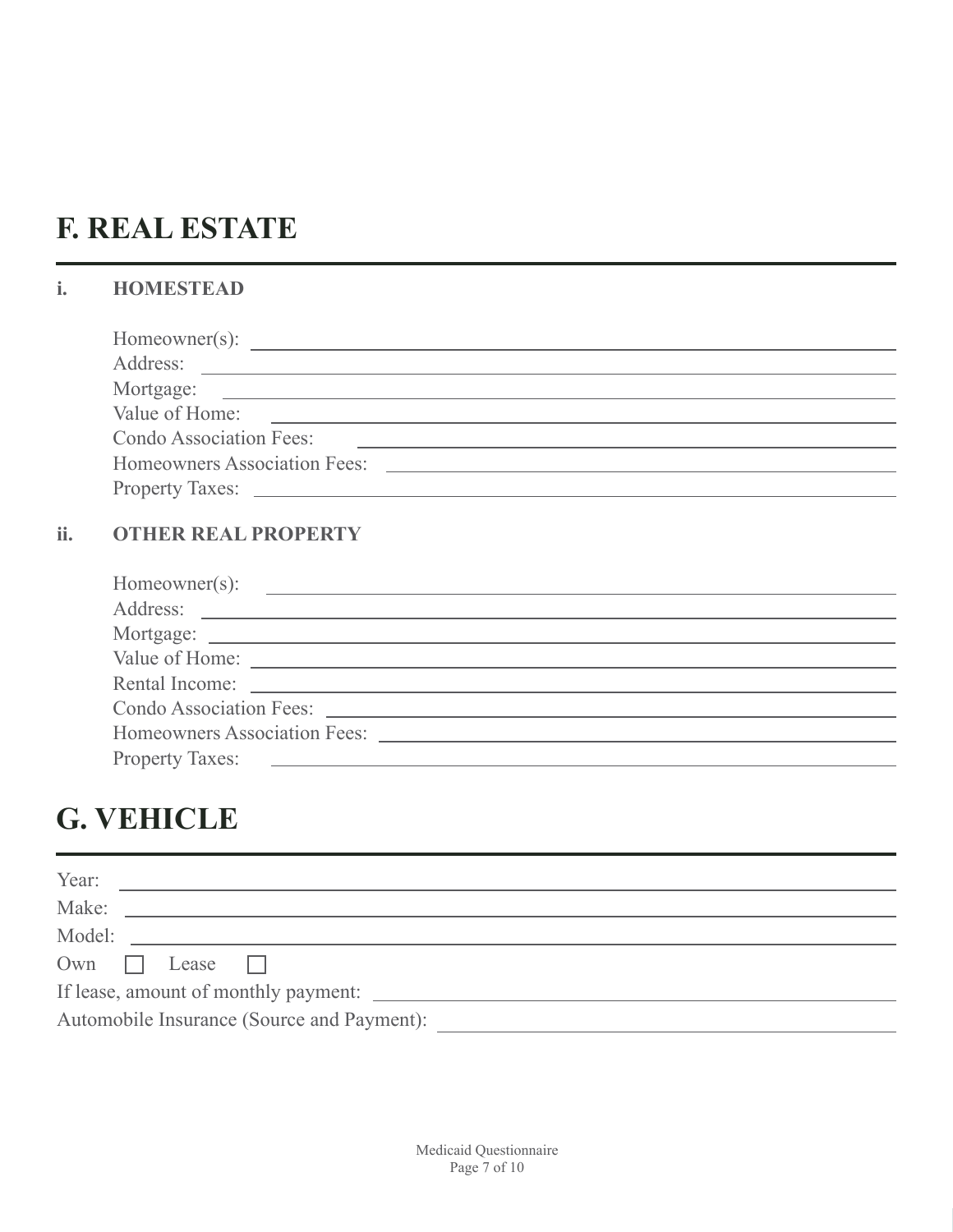### **H. INSURANCE**

#### **i. HEALTH INSURANCE**

#### a. **Applicant**

| Insured: |  |
|----------|--|
| Source:  |  |
| Premium: |  |

Supplemental Insurance:

#### **ii. LONG TERM CARE INSURANCE (LTCi)**

#### a. **Applicant\***

Source: \_

Daily Beneft:

\*If Applicant has LTCi please provide our office with a copy of the policy.

#### **iii. LIFE INSURANCE**

#### a. **Applicant**

| Source:        |  |
|----------------|--|
| Owner:         |  |
| Beneficiary:   |  |
| Face Value:    |  |
| Cash Value:    |  |
| Daily Benefit: |  |

<u> 1980 - Johann Barn, fransk politik (f. 1980)</u>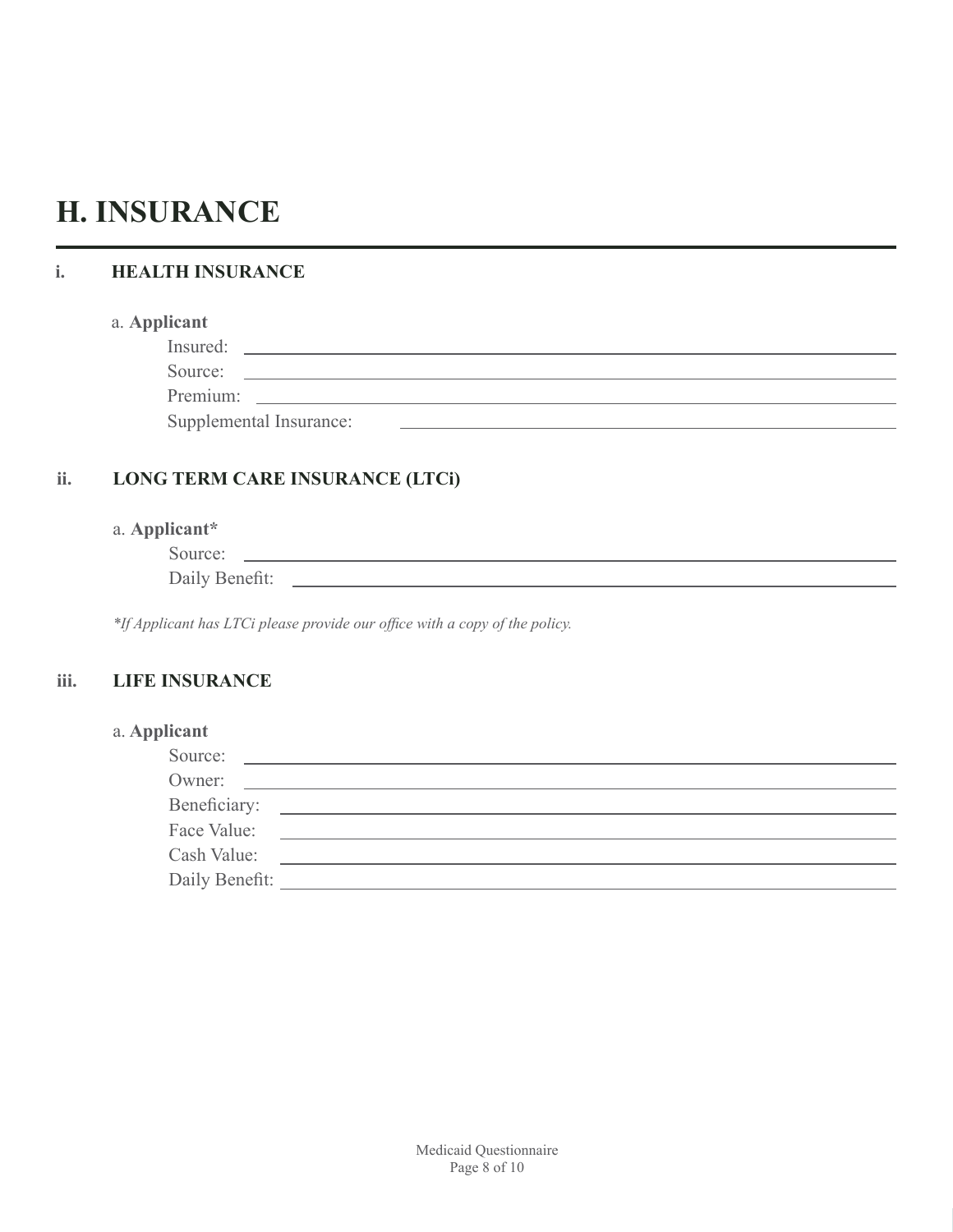# **I. BURIAL INFORMATION**

| Do you own burial plots? Yes $\Box$ No $\Box$                                                            |
|----------------------------------------------------------------------------------------------------------|
| Do you have any burial contracts and/or pre-paid funeral arrangements?<br>Yes $\Box$<br>$\overline{N_0}$ |
| Do you have a separate bank account for burial funds? Yes $\Box$ No $\Box$                               |
| <b>J. GIFTS</b>                                                                                          |
| Have you made any gifts within the last FIVE $(5)$ years over \$1,000?<br>$Yes \Box$<br>No               |
| If you answered "Yes", please specify below:                                                             |
|                                                                                                          |
|                                                                                                          |
|                                                                                                          |
|                                                                                                          |
|                                                                                                          |
|                                                                                                          |
|                                                                                                          |
|                                                                                                          |
| Amount:                                                                                                  |